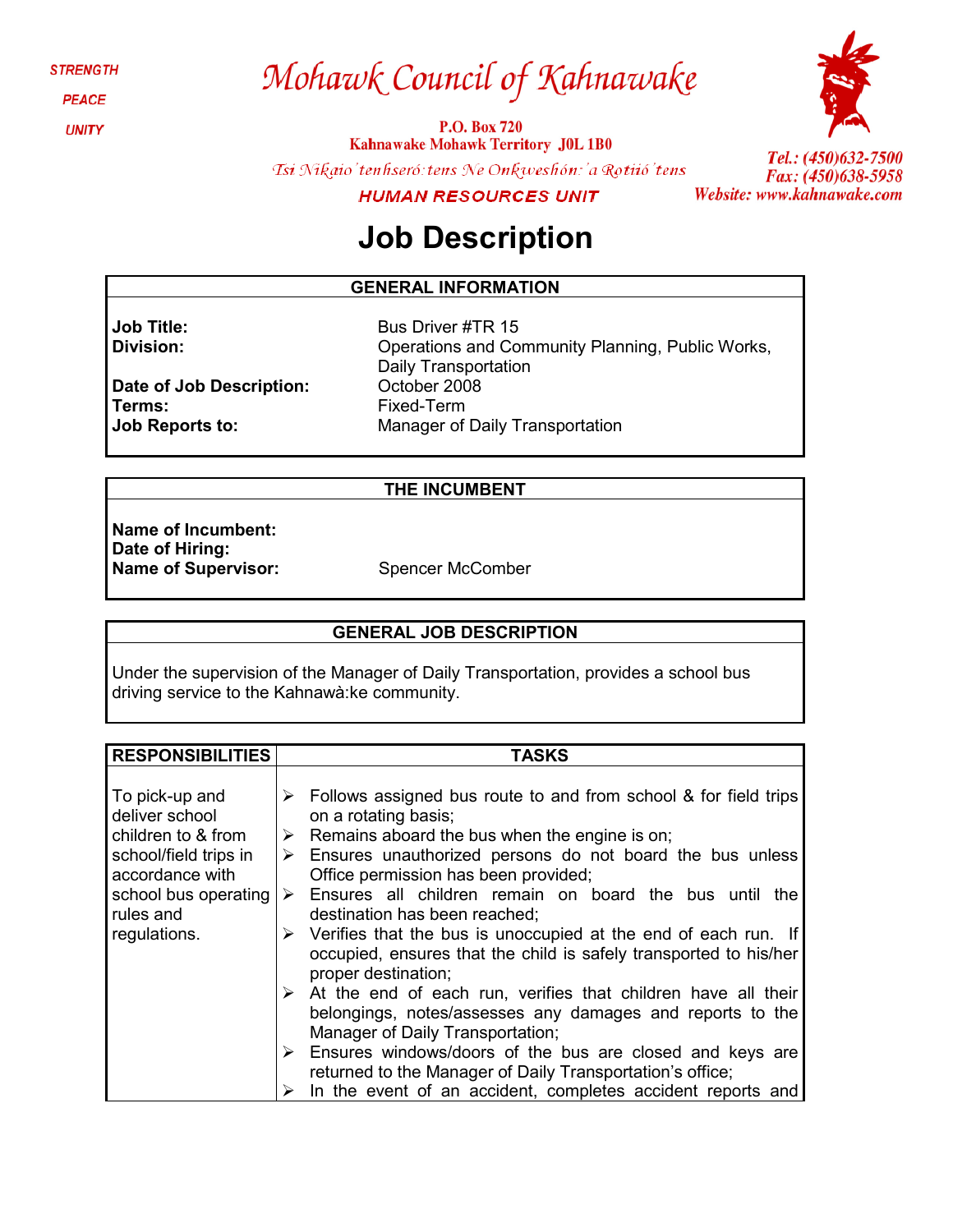|                                                                          | contacts the Manager of Daily Transportation ASAP.<br>Prepares and submits weekly and monthly timesheets.                                                                                                                                                                                                                                                                                                                                                                                                                                                                                                                                        |  |
|--------------------------------------------------------------------------|--------------------------------------------------------------------------------------------------------------------------------------------------------------------------------------------------------------------------------------------------------------------------------------------------------------------------------------------------------------------------------------------------------------------------------------------------------------------------------------------------------------------------------------------------------------------------------------------------------------------------------------------------|--|
| To carry out daily<br>bus inspections and<br>bus cleaning<br>activities. | $\triangleright$ Verifies the proper working order of the lights, break mechanism<br>& emergency equipment.<br>$\triangleright$ Verifies tire pressure, oil, fuel levels, and windshield washer<br>solvent.<br>$\triangleright$ Ensures up-to-date/accurate registration is in the bus.<br>$\triangleright$ Carries out routine maintenance activities and reports repair<br>requirements to Manager of Daily Transportation;<br>$\triangleright$ Cleans the interior/exterior on a daily basis, ensuring front &<br>side windows and mirrors are clean;<br>$\triangleright$ Prepares and submits weekly bus inspection reports for<br>approval. |  |
| Performs other job related duties as directed by immediate supervisor.   |                                                                                                                                                                                                                                                                                                                                                                                                                                                                                                                                                                                                                                                  |  |

### **ACCOUNTABILITY**

- $\triangleright$  To not consume any alcoholic beverages or drugs and must be in complete sober condition while on duty;
- $\triangleright$  To refrain from smoking while aboard the bus with passengers;
- > To ensure the safe delivery & pick-up of school children to and from school;
- $\triangleright$  To ensure that the school bus is in a safe & clean condition in accordance with rules and regulations;
- $\triangleright$  To deal with internal and external clients in a tactful, discrete and courteous manner;
- $\triangleright$  To maintain confidentiality;
- → To manual connective and y<br>
→ To adhere to MCK Administration Manual-Personnel Policy and Kanien'keha initiatives.

| <b>QUALIFICATIONS</b>                                        |                                                                                                                                                                                                                                                                                                                                                |  |
|--------------------------------------------------------------|------------------------------------------------------------------------------------------------------------------------------------------------------------------------------------------------------------------------------------------------------------------------------------------------------------------------------------------------|--|
| <b>Education and</b><br><b>Experience</b><br><b>Required</b> | High School Diploma with Class 2 Drivers License and Bus<br>Driver Competency Card.                                                                                                                                                                                                                                                            |  |
| <b>Skills</b><br><b>Requirements</b>                         | Thorough knowledge of school bus operating procedures and<br>experience, road/vehicle safety rules/regulations;<br>General knowledge of vehicle inspection and mechanical<br>maintenance requirements;<br>Ability to converse in both the Kanien'keha and the French<br>language is an asset;<br>Willingness to learn Kanien'keha is required. |  |